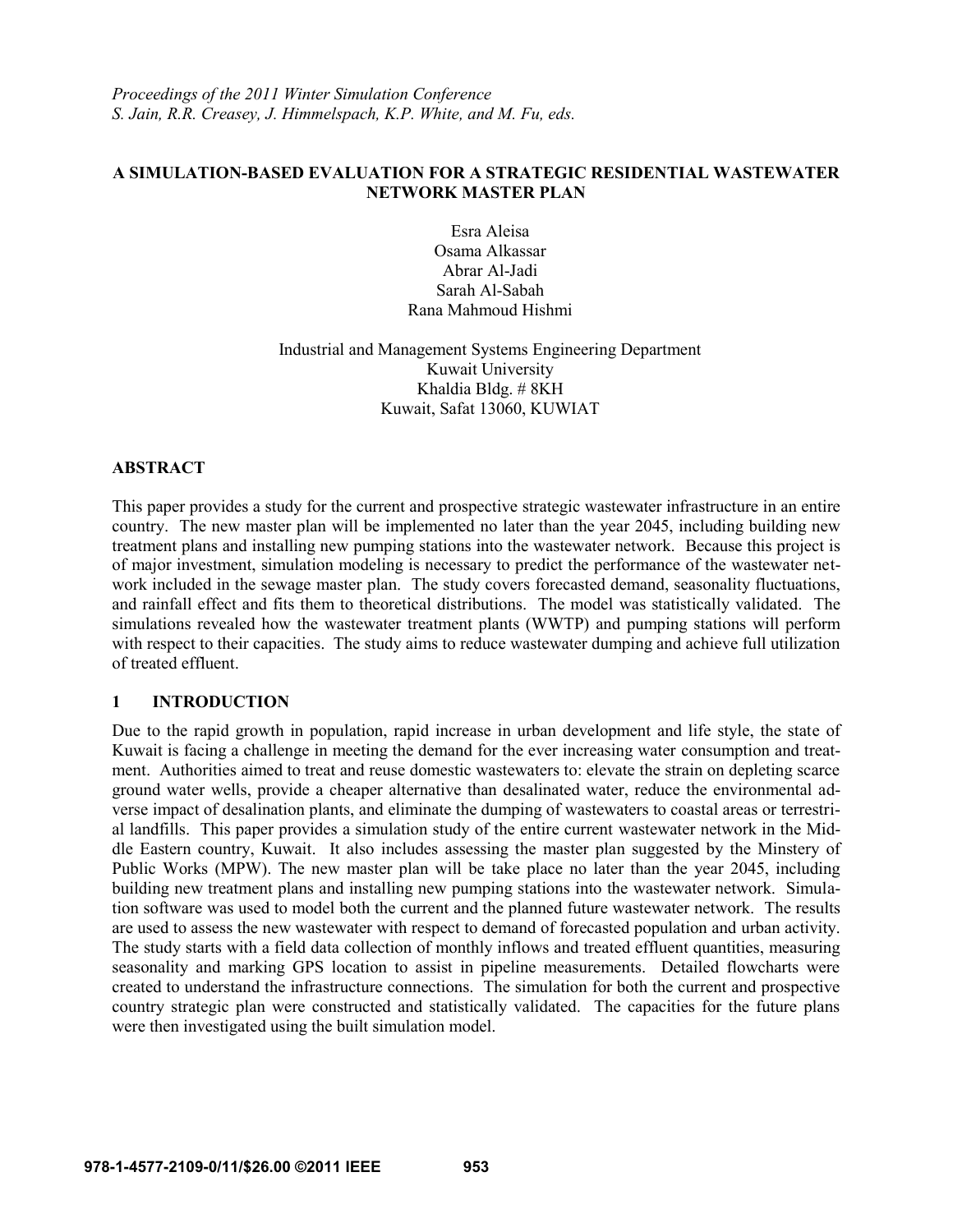## **2 SIMULATION AND WASTEWATER TREAMENT**

In the area of wastewater treatment, discrete-event simulation has been applied repeatedly to estimate capacities, analyze and balance effluent water flows and improve overall performance measures (Andreottola et al. 1997; Batstone et al. 1997; Filali-Meknassi et al. 2005; Langergraber 2007; Muschalla et al. 2008; Samuelsson et al. 2001). Ceric (1993) have used discrete-event simulation to model a solidwaste processing system which is to be installed in Zagreb, Croatia. Printemps et al. (2004) have utilized simulation to develop simplified mathematical tool able to reproduce and anticipate the behavior of certain Wastewater Treatment Plant (WWTP) discussed in their study. In Glen et al. (1990) a discrete-event simulation model was created using General-Purpose Simulation System (GPSS) to investigation of the batch operation of a poultry processing WWTP. Huang et al. (2007) have applied simulation on higher level to assess potential dynamic evolution of environmental systems caused by various strategies. In addition, Ferrer et al. (2008) presents a software tool to design, simulate and optimize WWTPs. The program is called DESASS (DEsign and Simulation of Activated Sludge Systems)

### **3 CURRENT WASTEWATER PLANTS**

In response to the severe environmental influence of dumping wastewaters into landfills or into the sea, and due to scarcity of water in the Kuwait region, the sanitary sector at the Ministry of Public Works (MPW) in Kuwait, established WWTPs around the country in late 1950's. This made Kuwait one of the first Arabian Gulf states to build a wastewater network (Lidstone 2009). By 1984, all secondary treatment wastewater plants were upgraded to tertiary effluent quality when working on capacity (Al Khizzy 2009). Originally, there were three WWTPs in Kuwait Ardiya, Riqqa and Al Jahra. Together receiving a total of 200,000  $\text{m}^3$ /d. The main source of wastewater arriving at the plants is municipal wastewater, which is a combination of the water and carried wastes removed from residential, institutional, and commercial establishments together with infiltration water, surface water, and storm water (Enezi, Hamoda, and Fawzi 2004). At the Ardiya station, the Carbon Oxygen Demand (COD) removal efficiency was 78% which was considered unacceptable. This might have been attributed to the technology used or due to overloading the system (Ghobrial 1993). As a result, Al-Ardiya WWTP was transformed to a pumping station and a pre-treatment to remove coarse particles and degreasing. Al Ardiya plant also contained two circular buffer tanks to balance effluent variation to regulate the outflow. The station is also equipped with a scrubber system to treat air extracted and reduce emitted odors (Anonymous 2009). Also, although overloading Al-Jahra WWTP did in fact affect the tertiary treated effluent at some point in time, where the effluent didn't meet the MPW water quality criteria (Ghobrial 1993). The Biological treatment and technology was upgraded later on to meet the national standards by both the Ministry of Public Works and the Ministry of Health (Karam 2010). Currently, Kuwait has four WWTPs in operation; these are listed in Table 1. Commenced in 2005, Al-Sulaibiya wastewater treatment and reclamation plant is the largest facility that uses Reverse Osmosis (RO) and Ultra Filtration (UF) membrane water purification facility. The facility was constructed with an initial capacity of  $425,000 \text{ m}^3/\text{d}$  to treat domestic wastewaters to potable quality for non-potable use. Just after few years in operation, the facility became capable of accepting around 500,000  $\mathrm{m}^3$ /d, which corresponds to recycling around 64% of the entire sewage water of the country. Future plans are directed towards expanding the capacity to 600,000 m<sup>3</sup>/day. Al-Sulaibiya WWTP receives wastewaters through a 25km-long main feeder pipeline that conveys a pre-treated flow from the Ardiya pumping station. As discussed earlier, the Ardiya station does receiving, initial screening, degreasing, odor removal and flow regulation.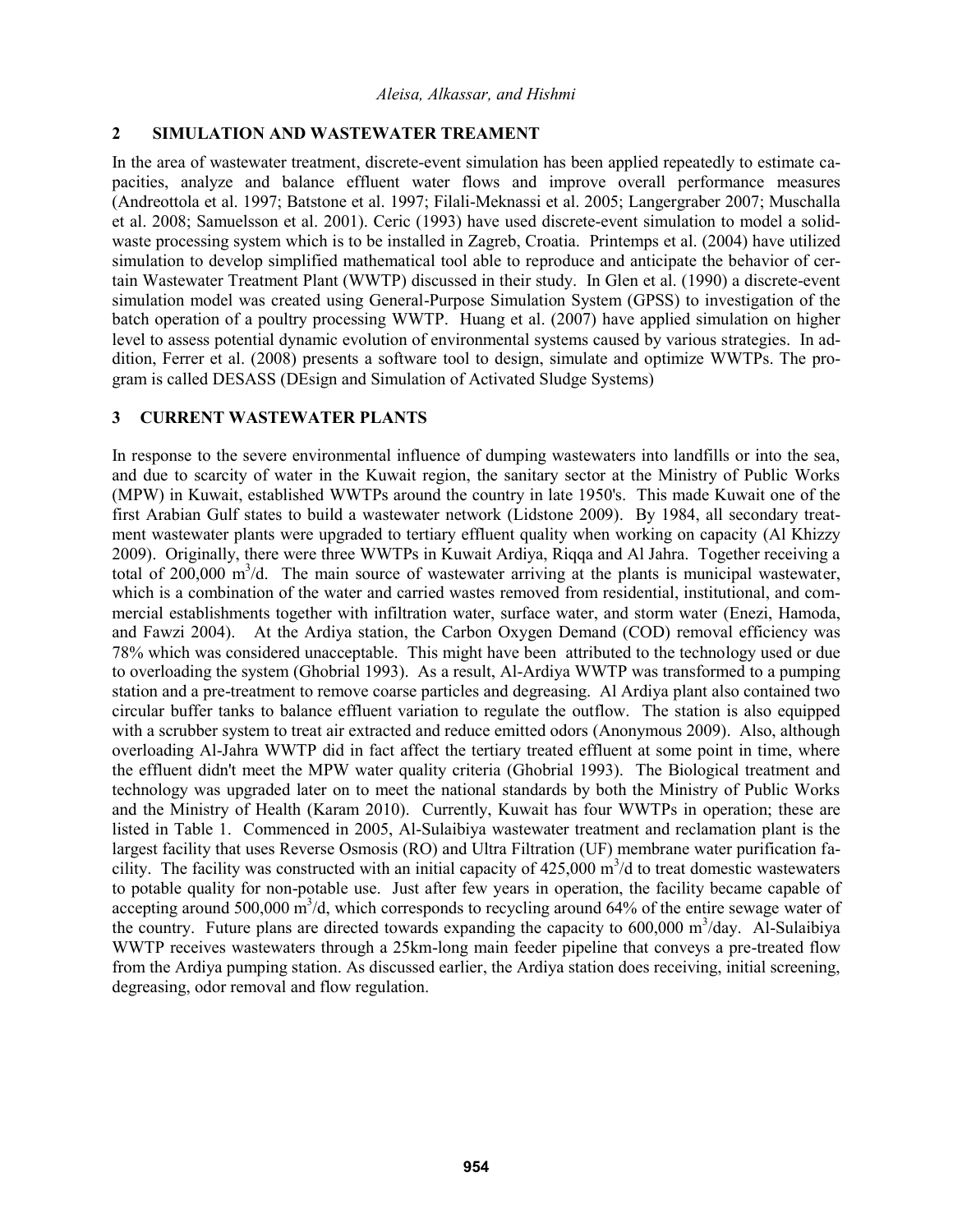| Plant                                      | Al Riqqa | Al Jahra | Um Al-Hayman | Sulaibiya |
|--------------------------------------------|----------|----------|--------------|-----------|
| Constructed                                | 1982.    | 1982     | 2001         | 2002      |
| <b>Initial Capacity</b>                    | 85,000   | 65,000   | 27,000       | 425,000   |
| Expanded Capacity $m^3/d$                  | 180,000  |          |              | 600,000   |
| Current inflow $m^3/d$                     | 170,000  | 100,000  | 16,000       | 450,000   |
| Tertiary<br>effluent<br>treated<br>$m^3/d$ | 166,000  | 98,000   | 15,680       |           |
| RO water treated $m^3/d$                   |          |          |              | 320,000   |

Table 1: Current WWTPs in Kuwait

# **3.1 Treatment of Wastewaters that are not connected to the MPW Sewage Network**

As part of the national movement to protect the environment, the local environmental authority had planned to create a sewage pit to replace an existing wastewater dumpsite. This dumpsite was an unlined landfill that accepted wastewater arriving in tank trucks that transport sewage water from remote areas that were not connected to the main MPW network by then (Aleisa and Al-Ahmed 2009). The construction of such pit was of particular importance as it planed pump daily accumulated waste to be treated to tertiary effluent quality at Umm Al Hayman WWTP. Umm AL Hayman was connected to that pit because it was the only plant that is working below the designed capacity and is thus capable of accepting those waters (Aleisa 2008). Over two hundred water tank truck loads that accumulate to over 6000 m<sup>3</sup>/day of wastewaters was saved and recycled by accomplishing this project. This pit is temporary until remote areas from which the admitted tank trucks were arriving are connected to the main MPW sewage network.

# **4 DESCRIPTION OF THE CURRENT WASTE-WATER NETWORK**

Currently, the country's wastewater network is in a transitional phase. It consists of twelve main pumping stations and four WWTPs. The capacities, current inflows and GPS locations of theses pumping stations are provided in Table 2. The distribution of the pumping stations that are associated with Kuwait City is shown in Figure 1. Main pumping stations are typically denoted by "A", while secondary pumping stations are labeled with "P". Screw lifting stations are denoted with "S". As depicted in Figure 2, stations A3 and A4 are of particular importance as they are located to the largest treatment center in Sulaibiya through A6 and A7. Sulaibiya also receives water from additional two pumping stations A12 and A9. Treated effluent from Sulaibiya is utilized for crops in Al-Abdily, and Wafra farms. On the other hand, Al Jahra WWTP receives water from A18 and A19. Treated effluents from Al Jahra is used for Jahra district Irrigation, and other areas. Riqqa WWTP receives wastewater from A14 through A15. Riqqa treated effluent is used in Ahmadi and Ardiya Data Monitoring Centers (DMC). A20 pumps wastewater to Umm Al Hayman WWTP, which utilizes treated effluents to irrigate golf courses in the country and army bases. Umm Al-Hayman also receives 240 tanks per day from different areas not connected to the wastewater infrastructure.

# **5 DATA COLLECTION AND ANALYSIS:**

A daily record for the flow rate in cubic meters for all the WWTPs and main pumping station was collected for the years 2009 and 2010. These records were plotted in time series to monitor seasonality and trends. A sample times-series plot for Umm Al Hayman plant is depicted in Figure 3. An obvious surge appears in rainy seasons. The inflows for all WWTPs and pumping stations were fit into theoretical distributions to be later fed to the simulation model. The distributions are given in Table 3.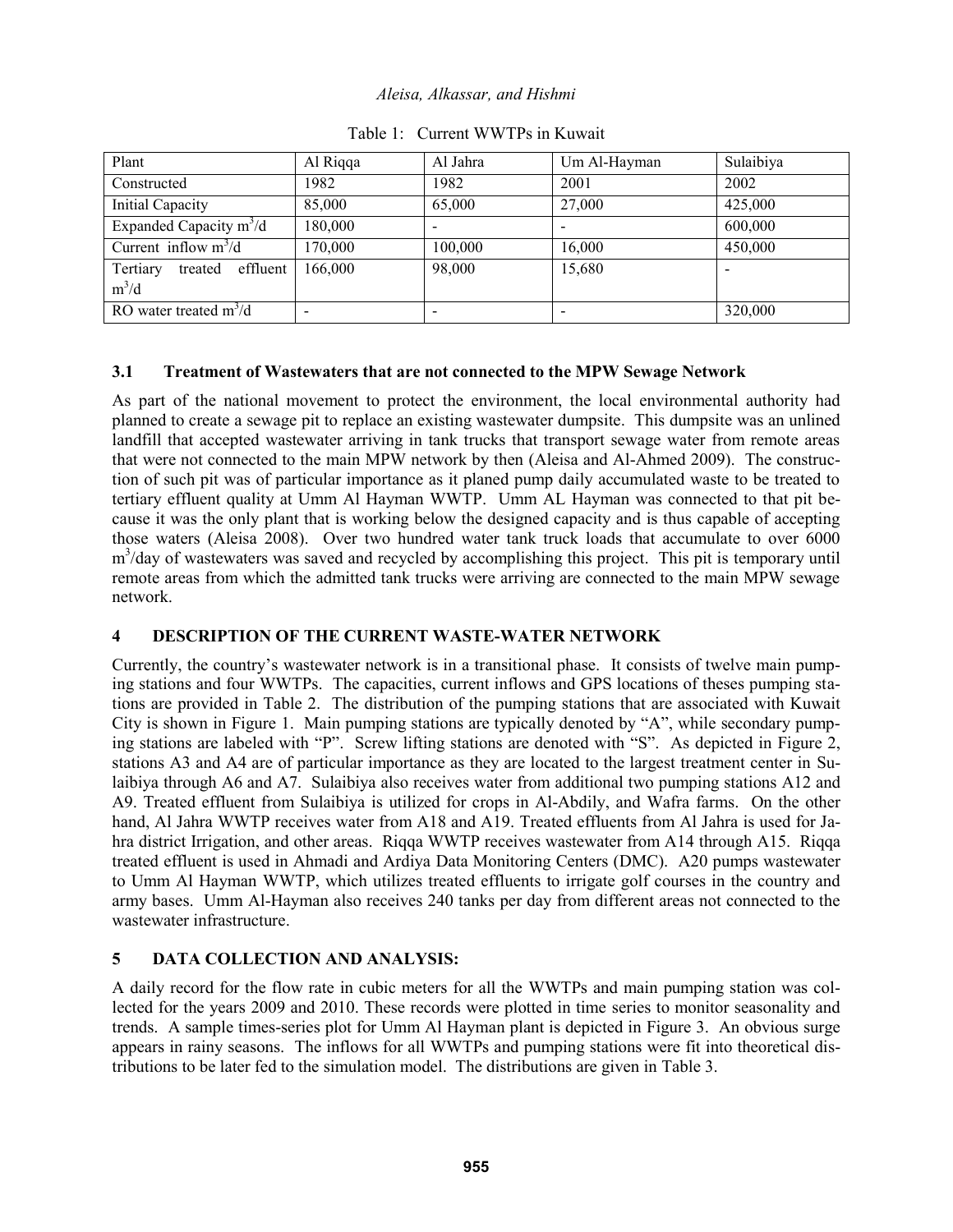| Pumping station    |                | Capacity $(m^3/day)$ | Average Flow $(m^3/day)$ | Location      |               |
|--------------------|----------------|----------------------|--------------------------|---------------|---------------|
|                    |                |                      |                          | <b>North</b>  | East          |
| <b>ZONE</b><br>(1) | A <sub>3</sub> | 172,800              | 58319                    | 29°22'0.06"N  | 48° 0'38.87"E |
|                    | A <sub>4</sub> | 69,120               | 19171                    | 29°23'0.95"N  | 47°59'40.65"E |
|                    | A6             | 172,800              | 123988                   | 29°21'37.20"N | 47°57'37.59"E |
|                    | A7             | 288,000              | 148067                   | 29°20'52.43"N | 47°56'31.82"E |
|                    | A8             | 17,420               | 3550                     | 29°19'59.01"N | 47°54'25.19"E |
|                    | A <sup>9</sup> | 211,200              | 72764                    | 29°17'55.39"N | 47°55'34.81"E |
|                    | A12            | 126,000              | 90483                    | 29°17'10.76"N | 47°55'38.11"E |
| <b>ZONE</b><br>(2) | A14            | 176,400              | 138187                   | 29° 7'37.37"N | 48° 8'2.23"E  |
|                    | A15            | 328,320              | 211887                   | 29° 7'56.39"N | 48° 7'34.41"E |
|                    | A18            | 100,800              | 55615                    | 29°21'4.95"N  | 47°41'27.82"E |
|                    | A19            | 208,000              | 35375                    | 29°18'36.34"N | 47°50'2.19"E  |
|                    | A20            | 48,080               | 12984                    | 28°54'36.23"N | 48°13'4.14"E  |

Table 2: Wastewater Main Pumping Stations in Kuwait



Figure 1: The location of main wastewater pumping stations around Kuwait City

# **6 THE SIMULATION MODEL FOR THE WASTEWATER NETWORKS**

A simulation model was constructed using Arena software. Each replication consisted of 365 days to cover the seasonality effect. A flowchart of the model is provided in Figure 4.

# **6.1 Validation of the simulation model**

Statistical model validation provides evidence whether or not the model is a legitimate representation of reality (Law and Kelton 2000). A 95% confidence levels was assumed satisfactory as in any typical validation practice. The equality of the real and simulated population variances were tested first. According to result of the equality of variances test, the proper formula for testing the equality of the real and simulated population is selected and applied. Four replications were conducted for an entire year.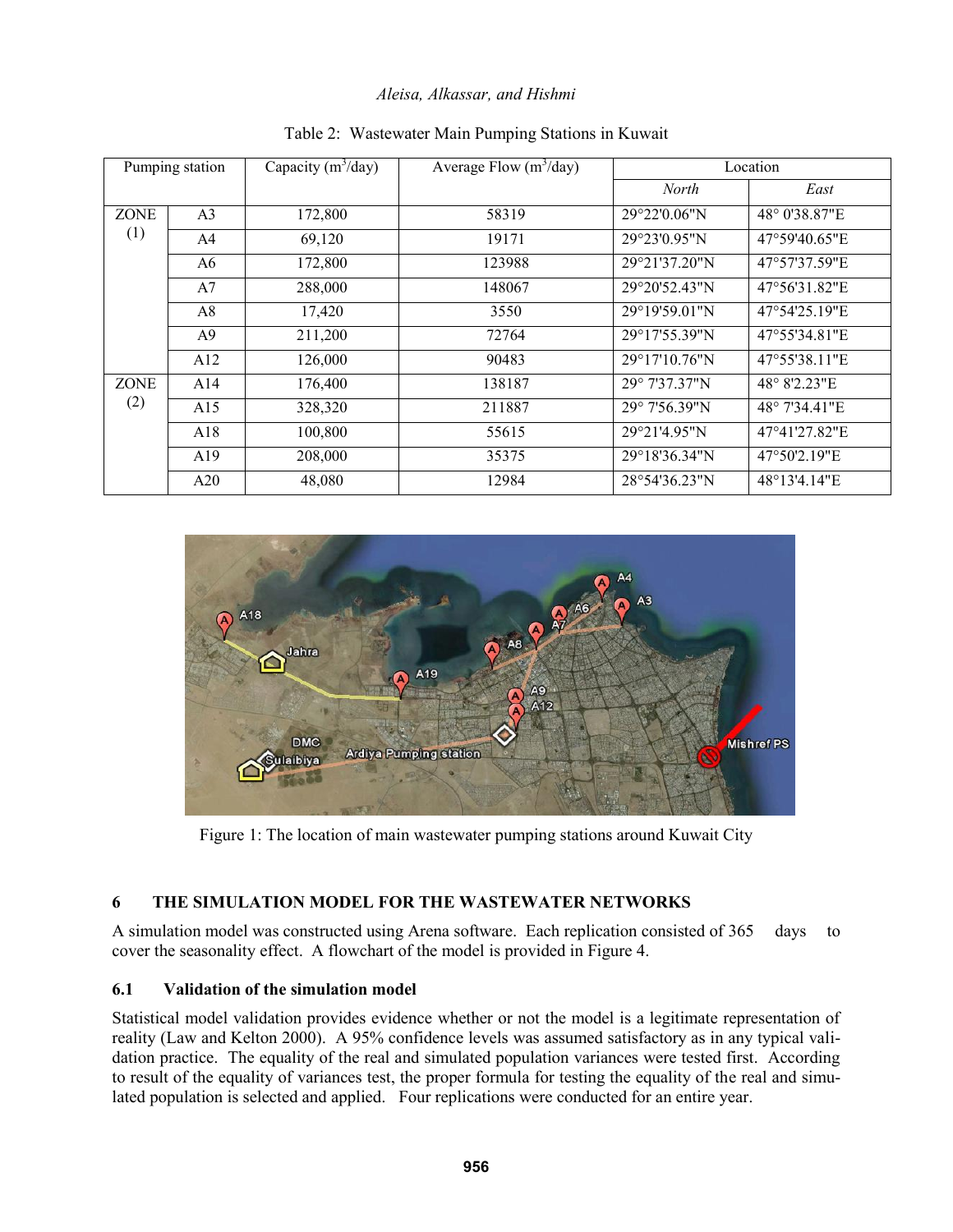

Figure 2: Pictorial flow chart of current connections of Wastewater main pumping stations



Figure 3: A time series plot for inflows of Umm Al Hayman WWTP for year 2009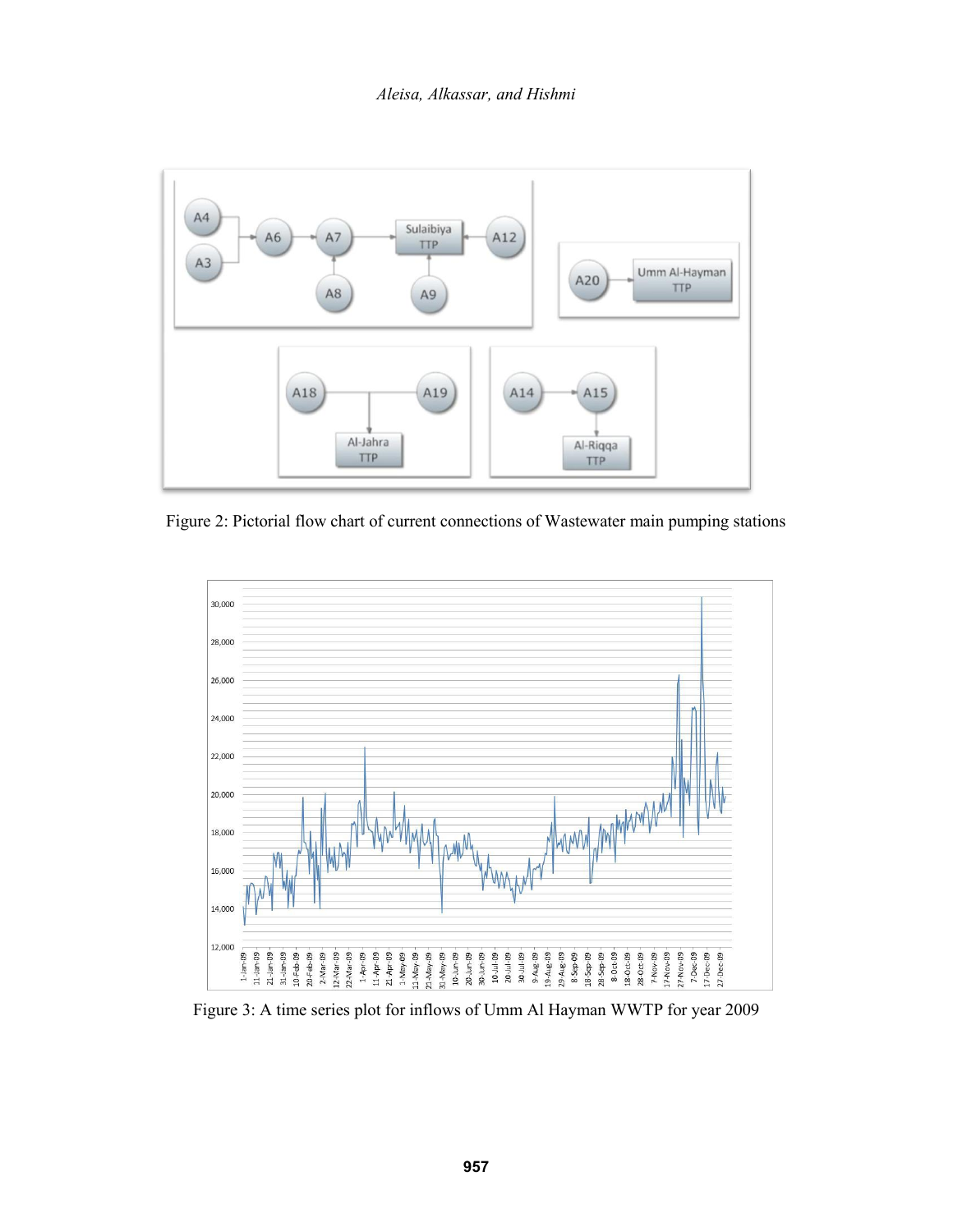| A <sub>3</sub>                                        | A12                                                  |  |
|-------------------------------------------------------|------------------------------------------------------|--|
| Distribution: Normal                                  | Distribution: Normal                                 |  |
| Expression: NORM(5.83e+004, 3.59e+003)                | Expression: NORM(9.05e+004, 1.24e+004)               |  |
| Square Error:<br>0.030145                             | Square Error:<br>0.148262                            |  |
| A <sub>4</sub>                                        | A14                                                  |  |
| Distribution: Normal                                  | Distribution: Normal                                 |  |
| Expression: NORM(1.92e+004, 1.89e+003)                | Expression: NORM(1.38e+005, 3.77e+003)               |  |
| Square Error:<br>0.016721                             | Square Error:<br>0.007789                            |  |
| A6                                                    | A15                                                  |  |
| Distribution: Weibull                                 | Distribution: Normal                                 |  |
| Expression: $9.45e+004 + WEIB(3.18e+004, 4.14)$       | Expression: NORM(2.12e+005, 8.6e+003)                |  |
| Square Error:<br>0.008776                             | Square Error:<br>0.005994                            |  |
| Extra A6                                              | Extra A15                                            |  |
| Distribution: Beta                                    | Distribution: Beta                                   |  |
| Expression: $3.38e+004 + 2.51e+004 * BETA(2.17,$      | Expression: 4.74e+004 + 8.58e+004 * BETA(9.88,       |  |
| 2.12)                                                 | 22.4)                                                |  |
| 0.006839<br>Square Error:                             | 0.007194<br>Square Error:                            |  |
| A7                                                    | A18                                                  |  |
| Distribution: Beta                                    | Distribution: Erlang                                 |  |
| Expression: $1.2e+005 + 5.38e+004 * BETA(6.79, 6.44)$ | Expression: $5.44e+004 + ERLA(314, 4)$               |  |
| Square Error:<br>0.006670                             | Square Error:<br>0.003704                            |  |
| Extra A7                                              | $\overline{A19}$                                     |  |
| Distribution: Normal                                  | Distribution: Beta                                   |  |
| Expression: NORM(2.05e+004, 4.55e+003)                | Expression: $3.31e+004 + 3.78e+003 * BETA(15.6, 10)$ |  |
| 0.003297<br>Square Error:                             | Square Error:<br>0.011357                            |  |
| A8                                                    | Extra of Jahra                                       |  |
| Distribution: Normal                                  | Distribution: Normal                                 |  |
| Expression: NORM(3.55e+003, 440)                      | Expression: NORM(2.54e+004, 2.91e+003)               |  |
| 0.009516<br>Square Error:                             | Square Error:<br>0.065338                            |  |
| A <sub>9</sub>                                        | A20                                                  |  |
| Distribution: Beta                                    | Distribution: Weibull                                |  |
| Expression: $3.58e+004 + 6.03e+004 * BETA(17.3)$      | Expression: $1.08e+004 + WEIB(2.41e+003, 1.91)$      |  |
| 10.9)                                                 | Square Error:<br>0.003456                            |  |
| Square Error:<br>0.041131                             |                                                      |  |

Table 3: Fittings for inflows of wastewaters into main pumping stations

Let  $\overline{X}_i$ ,  $s_i$  and  $n_i$  indicate mean, standard deviation and sample size of *sample i* respectively. Similarly, let  $s_i^2$  $s_i^2$ ,  $s_i$  and  $m_i$  indicate the variance, standard deviation and mean of *population i* respectively. Here we show the results for the Sulaibiya plant:

 $X_1$ , actual Sulaibiya =  $300623$  $X_{2}$ , model sulaibiya =  $311219$  $s_{\text{\tiny 1}}$  , actual Sulaibiya  $=$   $50949$  $s_{2}$  , model Sulaibiya  $=590$  $n_1 = n_2 = 4$  replications  $\alpha$  = 0.05

Comparing the equality of the real and simulated population means using population difference confidence Intervals of Minitab Software (Two sample *t*-test) yields: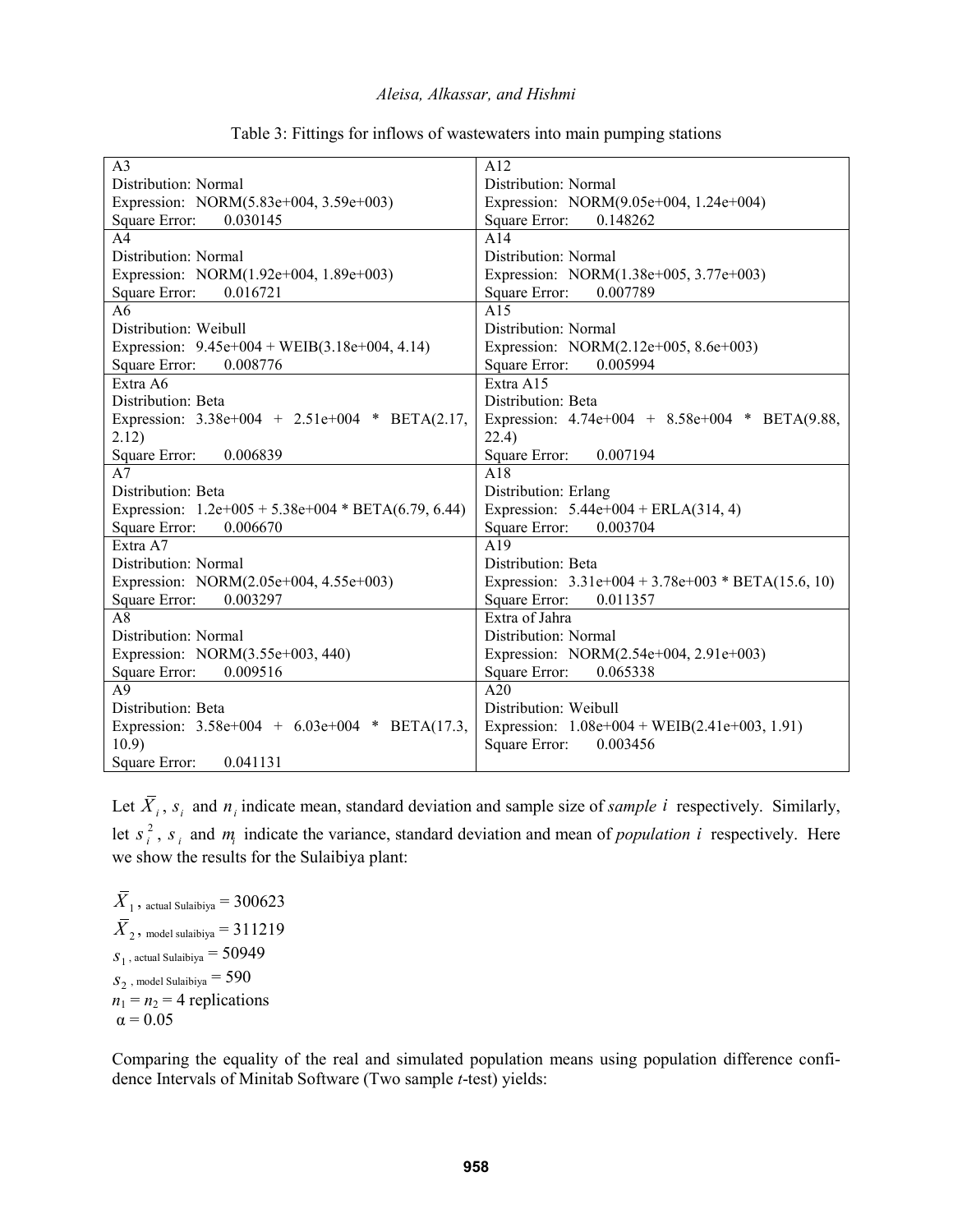$$
-91320 \le \mu_1 - \mu_2 \le 70126 \tag{1}
$$

The 95% confidence interval on the difference between the real and simulation population means includes zero. This result indicates that the means of these two populations statistically equal at a 95% confidence level. In other words, the simulation is a valid representation of the real system. The *t*distribution critical value is -0.42 while the P-value is 0.704. Similar analyses were conducted to all WWTPs. All were validated at  $\alpha = 0.05$ .



Figure 4: Flowchart of the simulation model of wastewater network in Arena software

## **7 FORECASTING FLOW RATES FOR YEAR 2045**

The ministry of planning and public works requested the analyses to be conducted with respect to year 2045. Typical forecasting methodology as moving average, exponential smoothing and regression could not yield realistic results as forecasts were subject to population growth rate. Therefore, inflation formulas for water consumption were used to forecast pumping stations and WWTPs inflows. The formula below shows percent of inflow increase associated with pumping station A18:

(2)

#### **8 DESCRIPTION OF THE FUTURE WASTEWATER NETWORK:**

The wastewater network in Kuwait is undergoing a major transformation (Karam 2010). The changes to the WWTP are provided in Table 4, while changes to main pumping stations are shown in Table 5. A new WWTP, Al-Riqee, is intended to commence in less than a year. Also, new pumping station at the same location is intended to replace 29 older pumping stations. This will indeed reduce operational expenses. This station will have a centralized control system and an advanced odor control. The Al-Riqee pumping station is designed to have a daily pumping capacity of  $780,000 \text{ m}^3$  (Lidstone 2009). The existing plant capacity Jahra will be replaced by a new WWTP called Kabd. When completed in 2012, the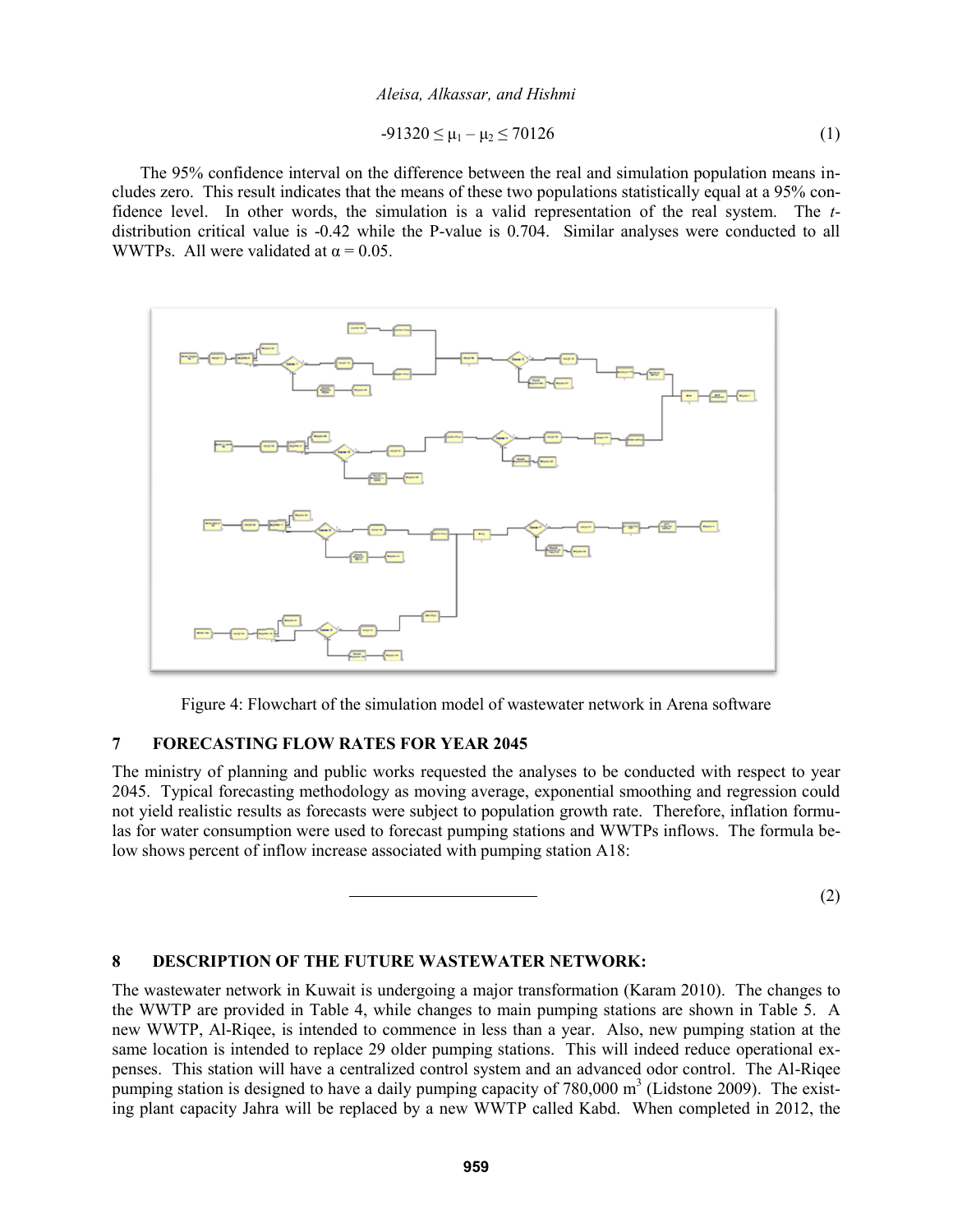Kabd plant will treat about  $345,000 \text{ m}^3/\text{day}$ . The Jahra WWTP will be decommissioned and converted into a pumping station. Um Al Hayman will be expanded to accommodate  $500,000 \text{ m}^3/\text{day}$ . The Riqqa WWTP will be converted into a data monitoring center (DMC). The Sulaibiya WWTP is planned to be expanded to 600,000 m<sup>3</sup>/day. Reggae and Mishref pumping stations will pump the wastewater to Ardiya pumping station then to Sulaibiya WWTP. Egaela pumping station will pump the sewage water to A20 (Umm AL Hayman pumping station) then to Umm AL-Hayman WWTP. Khiran treatment center will serves only the coastal area and will receive the sewage water from local pumping and lifting station not a main pumping station.

| <b>WWTPs</b>  | Capacity $(m^3/day)$ | Expected average flow | Location                |               |
|---------------|----------------------|-----------------------|-------------------------|---------------|
|               |                      | $(m^3$ /day)          | North                   | East          |
| Sulaibiya     | 600,000              | 650.427               | $29^{\circ}14'48.51''N$ | 47°42'53.39"E |
| Kabd          | 360,000              | 168,421               | $29^{\circ}12'24.16''N$ | 47°43'7.97"E  |
| Umm Al-Hayman | 450,000              | 266,309               | 28°52'22.89"N           | 48°12'36.64"E |
| Khiran        | 27,000               |                       | 28°39'36.15"N           | 48°22'59.13"E |

# Table 4: Future WWTPs and expected inflows for year 2045

Table 5: Main pumping stations of the new wastewater treatment network and expected inflows for year 2045

| Pumping stations | Capacity (m3/day) | Expected average flow<br>(m <sup>3</sup> /day) | Location                |               |
|------------------|-------------------|------------------------------------------------|-------------------------|---------------|
|                  |                   |                                                | North                   | East          |
| Mishref          | 340,000           | 253,693                                        | $29^{\circ}16'10.46''N$ | 48° 4'56.70"E |
| Reggae           | 777,600           | 452,015                                        | 29°18'33.65"N           | 47°55'11.14"E |
| Jahra            | 375,000           | 169,056                                        | 29°19'42.19"N           | 47°44'8.32"E  |
| Egaela           | 360,000           | 307,391                                        | $29^{\circ}$ 9'40.72"N  | 48° 6'30.31"E |
| A20              | 48,080            | 18,635                                         | 28°54'36.09"N           | 48°13′3.88″E  |

## **9 ANALYSES OF FUTURE WASTEWATER TREATMENT PLAN SIMUALTION:**

A massive transformation will take place and simulation is used to predict performance of the network. The reduction of pumping stations from twelve to five decreases the complexity of the network. The inflows value at Sulaibiya WWTP will exceed its capacity by an average value of 50,000 m3/day. All other WWTP capacities are sufficient. In 2045, Sulaibiya will be able to treat up to 42% of the country's wastewater. In case of any emergency shutdown Sulaibiya, the simulation shows that the newly constructed WWTP at Kabd and Umm Al Hayman can accommodate Sulaibiya but not to RO quality. Regarding main pumping station, A14 will be accepting sewage levels beyond its capacity, while A6, A12, A15, and A18 will be receiving amounts barely reaching their capacities.

## **10 CONCLUSION**

This paper describes a large-scale simulation study for modeling a wastewater infrastructure of the country of Kuwait. It also tested the current wastewater infrastructure using forecasted water consumption and showed the urgency for the need of future expansion. The study also simulated the future plan for the wastewater network that is intended to be complete within the next thirty five years. The use of simulation for wastewater network was essential to predict the performance, capacities and emergency precautions for such a huge investment. The simulation revealed which stations will need further expansion by the end of year 2045 and indicated to which stations wastewaters need to be transferred in the case of any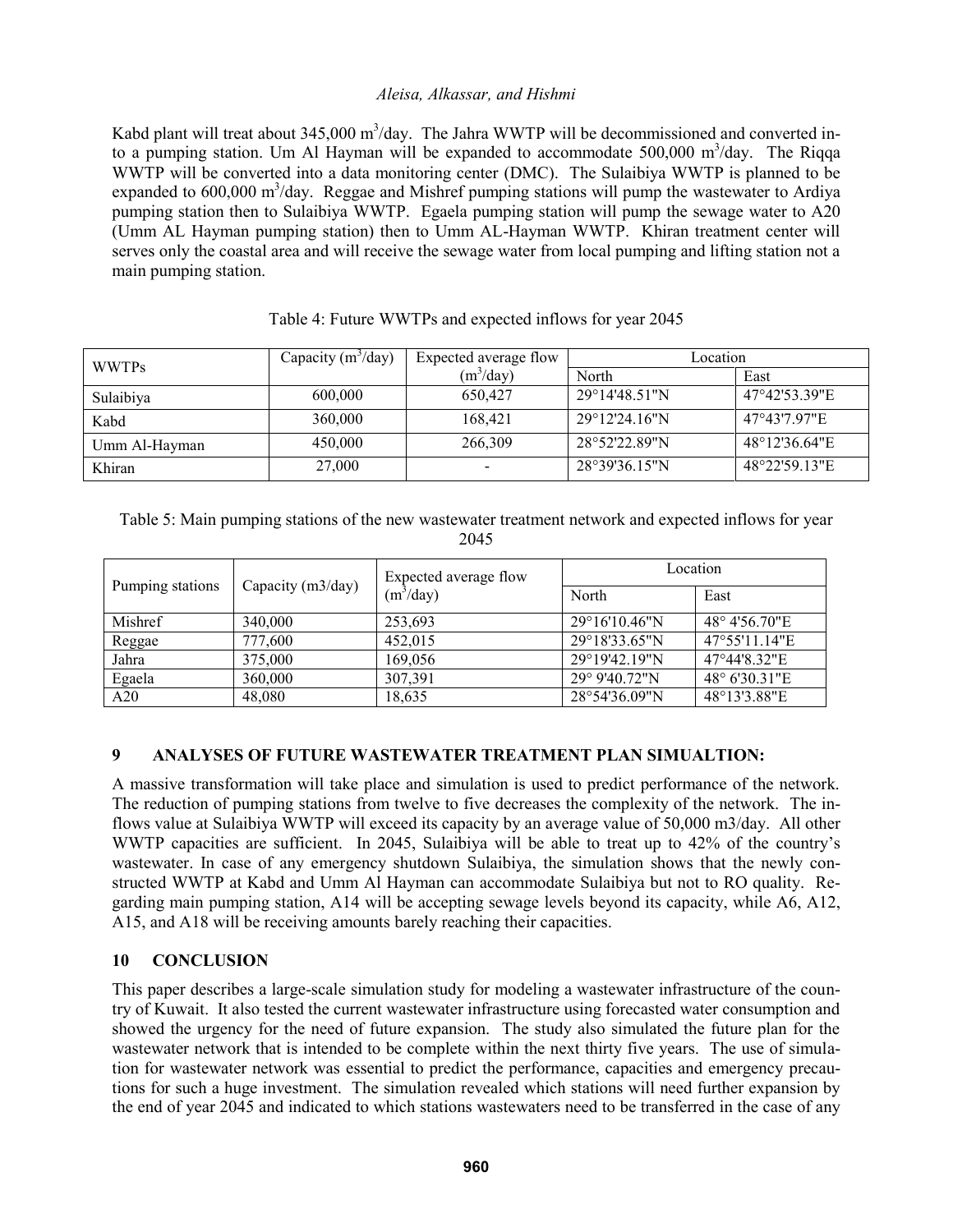breakdowns. This effort will assist the country in achieving its strategic goal of zero wastewater dumping and full utilization of treated effluent.

## **ACKNOWLEDGMENTS**

The authors of this project appreciate the help and support of the following professional for their genuine help and support: Dr. Masud Parkar at Atkins Global Consultants in Kuwait, Eng. Khalid Al Khizzy, Assistant Undersecretary, Sanitary Engineering Division, Ministry of public works, Kuwait. Eng. Mahmoud Khaled Karam, Chief of Engineers of Sanitary Engineering Sector, Ministry of public works, Kuwait and Eng. Samir Lutfi, Operations Manager, Utilities Development Co. (UDC). The authors thank the students Saja Aldhubaibi, Mariam Al Aoun and Salama al Wasmi for the data collection efforts.

### **REFERENCES**

- Al Khizzy, Khalid A. 2009. "Wastewater treatment in the state of Kuwait (in Arabic)," edited by Ministry of public works Sanitary Engineering Division. Kuwait City.
- Aleisa, E. 2008. "Developing efficient testing and unloading procedures for a local sewage holding pit." *International Journal of Computer, Information, and Systems Science, and Engineering*, 2 (3):138- 145.
- Aleisa, Esra, and Mohammad D. Al-Ahmed. 2009. "Application of discrete event simulation to design and management of waste water pit–a case study." Paper read at P*roceeding of The 5th IEEE GCC Conference & Exhibitions (IEEEGCC 2009)*, March 17-19, at Kuwait City, Kuwait.
- Andreottola, G., G. Bortone, and A. Tilche. 1997. "Experimental validation of a simulation and design model for nitrogen removal in sequencing batch reactors." *Water Science and Technology* no. 35 (1):113-120.
- Anonymous. 2010. *Sulaibiya Wastewater Treatment and Reclamation Plant, Kuwait*. Net Resources International 2009 [cited April, 5 2010]. Available from **http://www.watertechnology.net/projects/sulaibiya/**.
- Batstone, D., J. Keller, B. Newell, and M. Newland. 1997. "Model development and full scale validation for anaerobic treatment of protein and fat based wastewater." *Water Science and Technology* no. 36 (6- 7):423-431.
- Ceric, Vlatko, and V Hlupic. 1993. "Modeling a solid waste-processing system by discrete event simulation." *Journal of the Operational Research Society* no. 44 (2):107-114.
- Enezi, G., M. F. Hamoda, and N. Fawzi. 2004. "Heavy metals content of municipal wastewater and sludges in Kuwait." *Journal of Environmental Science and Health Part a-Environmental Science and Engineering & Toxic and Hazardous Substance Control* no. A39 (2):397-407.
- Ferrer, J., A. Seco, J. Serralta, J. Ribes, J. Manga, E. Asensi, J. J. Morenilla, and F. Llavador. 2008. "DESASS: A software tool for designing, simulating and optimising WWTPs." *Environmental Modelling & Software* no. 23:19-26. doi: 10.1016/j.envsoft.2007.04.005.
- Filali-Meknassi, Y., M. Auriol, R. D. Tyagi, Y. Comeau, and R. Y. Surampalli. 2005. "Design strategy for a simultaneous nitrification/denitrification of a slaughterhouse wastewater in a sequencing batch reactor: ASM2d modeling and verification." *Environmental Technology* no. 26 (10):1081-1100.
- Ghobrial, F. H. 1993. "Performance assessment of 3 waste-water WWTPs producing effluents for irrigation." *Water Science and Technology* no. 27 (9):139-146.
- Glenn, S. L., R. T. Norris, and J. T. Sommerfeld. 1990. "Discrete-Event Simulation in Waste-Water Treatment." *Journal of Environmental Science and Health Part a-Environmental Science and Engineering & Toxic and Hazardous Substance Control* no. 25 (4):407-423.
- Huang, D-B., R. W. Scholz, W. Gujer, D. E. Chitwood, P. Loukopoulos, R. Schertenleib, and Hansruedi Siegrist. 2007. "Discrete event simulation for exploring strategies : An urban water management case " *Environmental science & technology* no. 41 (3):915-921.